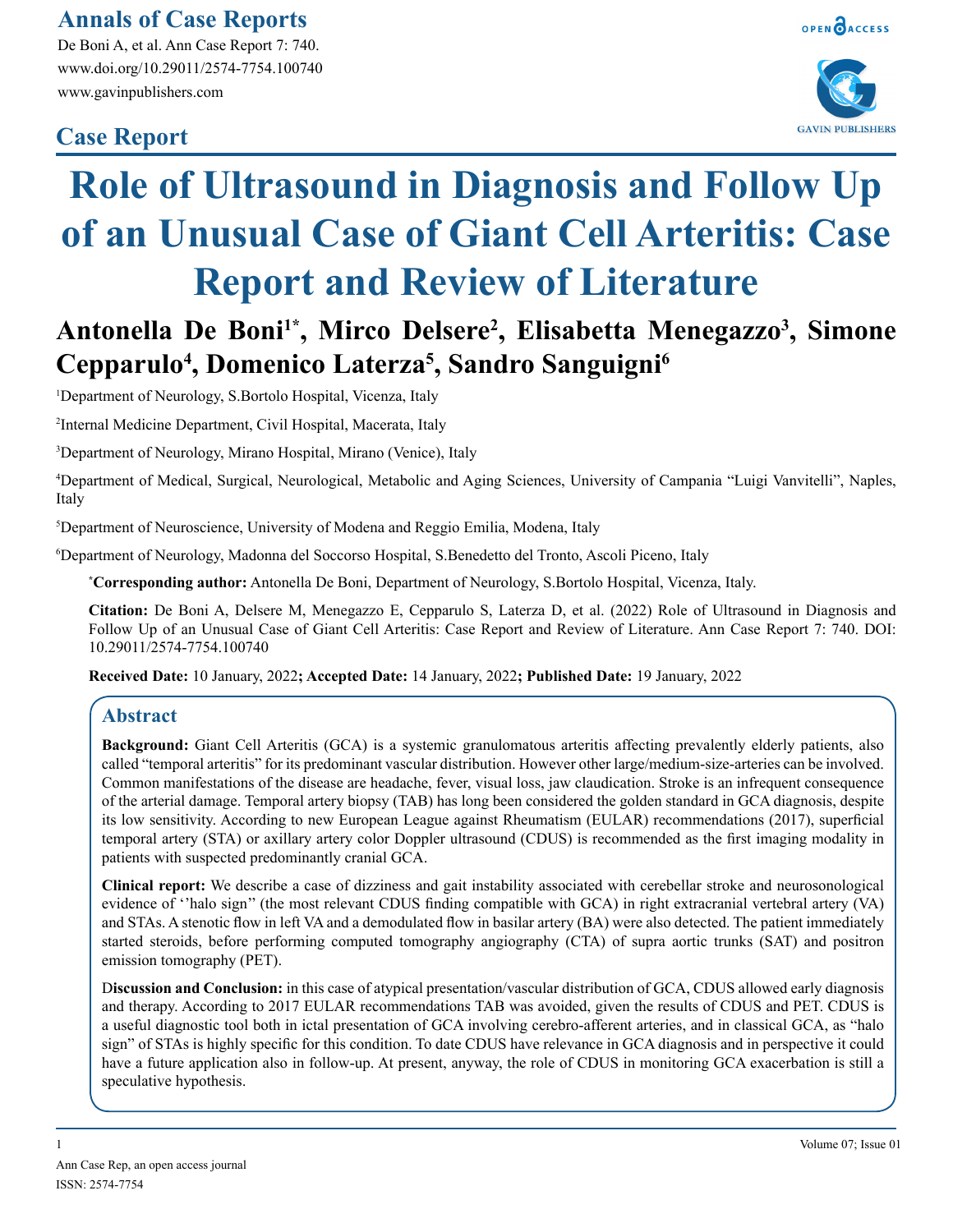**Keywords:** Acute ischemic stroke; Color Doppler ultrasound; Giant Cell Arteritis; Halo sign

## **Introduction**

GCA has a large spectrum of presentation, exhibiting sometimes atypical or overlapping features [1,2]. The diagnosis is based on clinical features, blood tests, instrumental strategies as CDUS, magnetic resonance imaging (MRI), PET, TAB [1,3]. TAB is classically considered the diagnostic gold standard for GCA, but it suffers for low sensitivity because of the segmental nature of vasculitic processes. A negative TAB doesn't rule out the diagnosis in suspected cases, because in about 10% it's normal. EULAR recommendations of 2017, consider redundant biopsy role when GCA is confirmed / escluded by clinical features, laboratory and imaging data [4,5]. Schmidt in 1995 [6], proposed CDUS as a quick non-invasive test for GCA identification considering that STAs non compressible "halo sign" (indicative of vasculitic mural inflammation) is the most relevant CDUS finding of this arteritis [4,7]. "Halo sign" has been defined by an Outcome Measures in Rheumatology (OMERACT) working group as a "homogenous, hypoechoic wall thickening that is well delineated towards the luminal side, visible both in longitudinal and transverse planes, most commonly concentric in transverse scans" [8]. "Halo sign", is not exclusive of STA, having been observed also in other vessels affected by GCA like vertebral, axillary and occipital arteries [7]. Temporal artery (TA) is one of the external carotid artery terminal branches, running behind the temporo-mandibolar joint, emerging from the parotid gland, and then crossing superficially above the posterior root of temporal bone zygomatic process. TA gives rise to middle temporal artery, runs in the pre-auricolar area before dividing, near the zygomatic arch, into its terminal branches: frontal and parietal branch [9]. Up to ten different groups of TA variations had been described in the normal population in consideration on its diameter, branching variability and patterns in the anatomical relation with the zygomatic arch [10]. CDUS allows the assessment of the whole length of STAs because, even if they are small vessels, they are superficially localized (about 4 mm below the skin surface) and easily accessible with ultrasound.

The common STA should be identified at the level of the

tragus, then it should be followed with the probe downstream of the bifurcation along the frontal and parietal branches. Both transverse and longitudinal plane should be scanned, roteting the probe 90 degrees [11]. To date the GCA main medical treatment consists in high doses of steroids. Immunosuppressive agents, with a pivotal role for methotrexate, have been used in GCA chronic therapy in order to spare steroid side effects. A new promising therapeutic perspective for the disease is represented by the bDMARDS (biologic desease-modifying anti-rheumatic drugs) [2].

#### **Search strategy**

We performed a comprehensive search for English language sources through Pubmed, Medscape using the following keywords: Giant Cell Arteritis, halo sign, superficial temporal artery, large vessel vasculitis, ischemic stroke, matched with systematic review, diagnosis/classification, color Doppler ultrasound. The sources preferentially considered were those published within the last 10 years. We focused on literature specialized in rheumatology, neurology, cerebrovascular diseases, and ultrasound. We compared our clinical and neurosonological data with studies and case reports dedicated to the same topic, also collecting the latter in a special table (Table 1).

#### **Case report**

A 75 year old male was received in the Emergency Room of S.Benedetto del Tronto Hospital complaining vertigo acutely appeared two days before. Hyperlipemia was the only pathology in his clinical history. A peripheral vestibular disorder was excluded by otorhinolaryngologist, the urgent brain CT scan and the neurological examination were normal, while CDUS performed by an experienced neurosonologist, showed an "halo sign" in right VA and in both STAs, and moreover a flow demodulation in basilar artery (BA) and left VA (see neurosonological data). Arteriosclerotic plaques in carotid and vertebral arteries were excluded. The patient was urgently admitted in the Neurology Unit for the suspicion of arteritis with cerebral involvement. Urgent blood tests detected a slight increase of C-reactive protein (CRP) [2.3 mg/dl, normal value range <0,5] and leucocytes [11.000/ml  $\sim$ 3; normal value < 10.000].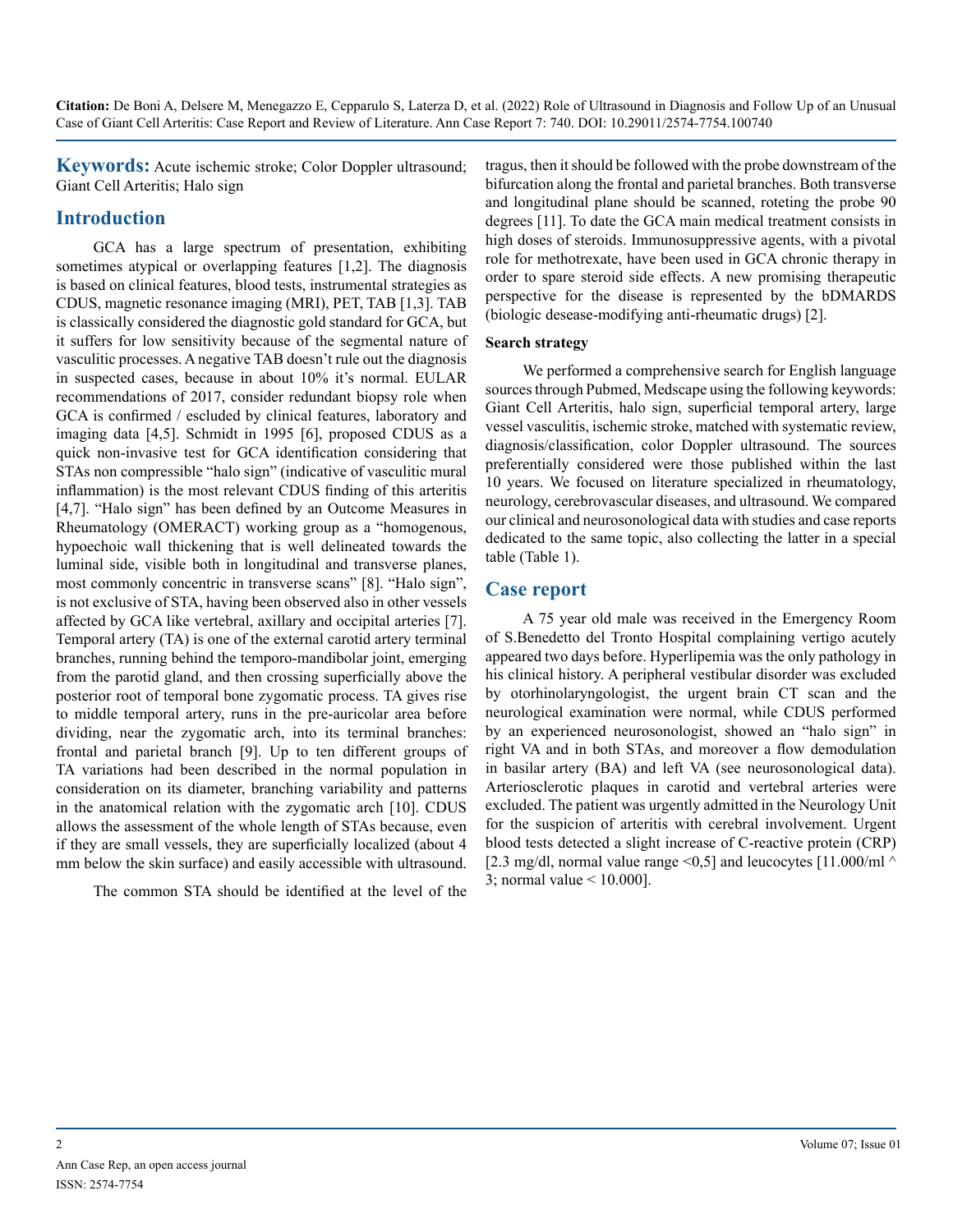| <b>CASE-REPORTS</b>                        |                                                                                                                                                                                                    |                                                                                                                                                       |
|--------------------------------------------|----------------------------------------------------------------------------------------------------------------------------------------------------------------------------------------------------|-------------------------------------------------------------------------------------------------------------------------------------------------------|
| Authors                                    | Reports                                                                                                                                                                                            |                                                                                                                                                       |
| Reinhard M et al.<br>2003 [12]             | On CDUS carefully performed, pronounced hypoechoic mural thickening (halo sign) of both extracranial VAs allowed<br>differentiating GCA from dissection.                                           |                                                                                                                                                       |
| Bock A and<br>Schwegler G,<br>2005 [13]    | CDUS showed halo sign in the cervical segments of both VAs in a patient with subacute cerebellar infarcts and GCA.                                                                                 |                                                                                                                                                       |
| Boettinger M et<br>al, 2009 [14]           | CDUS of vertebrobasilar artery system led to suspicion of GCA in three patient with stroke and and unusual location for<br>atherosclerotic occlusion                                               |                                                                                                                                                       |
| Richard M et al,<br>2009 [15]              | CDUS findings in VAs led to diagnosis of GCA in a patient with cerebellar infarctions.                                                                                                             |                                                                                                                                                       |
| <b>STUDIES</b>                             |                                                                                                                                                                                                    |                                                                                                                                                       |
| Authors                                    | Methods                                                                                                                                                                                            | Results                                                                                                                                               |
| Schmidt WA et<br>al, 2002 [16]             | Involvement of arteries other than the TAs (VAs included) in active<br>GCA was evalued using CDUS.                                                                                                 | In 30% of patients with GCA evalued but in none<br>of the controls halo sign could be demonstrated in<br>peripheral arteries studied.                 |
| Pfadenhauer K et<br>al, 2005 [17]          | The prevalence of VA involvement in patients with GCA with<br>vertebrobasilar ischemia was studied by CDUS.                                                                                        | The rate of vertebrobasilar involvement in GCA in<br>the sample was 4.4%                                                                              |
| Pfadenhauer K et<br>al, 2005 [18]          | Authors evalued the prevalence of morphological abnormalities of<br>the VAs with vertebral infarctions using CDUS in patients with GCA<br>and Polymyalgia rheumatica(PMR) and in healthy controls. | The rate of stenosis $> 50\%$ and occlusions of the<br>VAs was 12.9% in patients with GCA and it was<br>higher than in the PMR patients and controls. |
| Pfadenhauer K<br>et Behr C, 2007<br>$[19]$ | The prevalence of halo sign was studied in patients with GCA and in<br>control group of patient with neuro-ophtalmological manifestations.                                                         | VA halo sign was found in 11 of 132 patients with<br>GCA. No patient of control group had halo sign in<br>VA <sub>s</sub> .                           |
| Aschwanden M<br>et al, 2010 [20]           | CDUS of 11 peripheral large vessel sites (included VAs) was<br>performed bilaterally in patients with GCA.                                                                                         | Sonographic signs of large-vessel-arteritis was<br>found in 32% of patients at least in one vessel<br>region.                                         |
| Pfadenhauer K et<br>al, 2011 [21]          | Authors compared FDG-PET with clinical, ultrasonographic and<br>bioptic abnormalities.                                                                                                             | Halo sign was detected in 33% of patients with a<br>positive FDG-PET.                                                                                 |
| Garcia-Garcia J<br>et al, 2011 [7]         | CDUS was used to assess the cervical arteries within 24 hours from<br>stroke onset in 1237 patients.                                                                                               | Five patients had ultrasound criteria for VAs<br>vasculitis (halo sign).                                                                              |
| Gehlen M et al,<br>2018 [22]               | VAs of 35 patients, newly diagnosed with GCA, were studied by the<br>authors, using CDUS                                                                                                           | CDUS showed halo sign in VAs in 22% of the<br>patients                                                                                                |

**Table 1:** Vertebral artery involvement in GCA and CDUS: reports and studies in literature.

Soon after blood tests an immediate therapy with prednisone (1 mg/kg/die), ASA 100 mg/die, and a gastroprotective drug was started. Hepatitis markers, immunological screening and chest X-ray were negative. MRI performed the day after admission showed subacute ischemic lesions in cerebellar site, one on the right and two on the left side, at paramedial level. CTA of SAT and intracranial vessels consolidated the hypothesis of GCA by confirmation of a concentric wall thickening in STAs, as well as in both intracranial and extracranial VAs, here associated to segmental stenosis. PET with 18F-FDG, performed 14 day after admission, revealed a radiotracer uptake increase in subclavian arteries,

thoracic-abdominal aorta, and popliteal arteries, confirming the diagnosis of systemic arteritis associated with cerebellar ischemic lesions. Patient's neurological symptoms progressively improved. Methotrexate was associated to the previous therapy as steroid sparing. After discharge patient's WBC and CRP were normalized and he was entrusted to a rheumatologist for the management of the immunosuppressive therapy. CDUS follow up demonstrated a progressive reduction of the hypoechoic luminal thickening in STAs and VAs, and normalization of flow velocities parameters in VAs and BA. PET-control performed one year after clinical onset (steroid therapy was stopped one week before PET acquisition)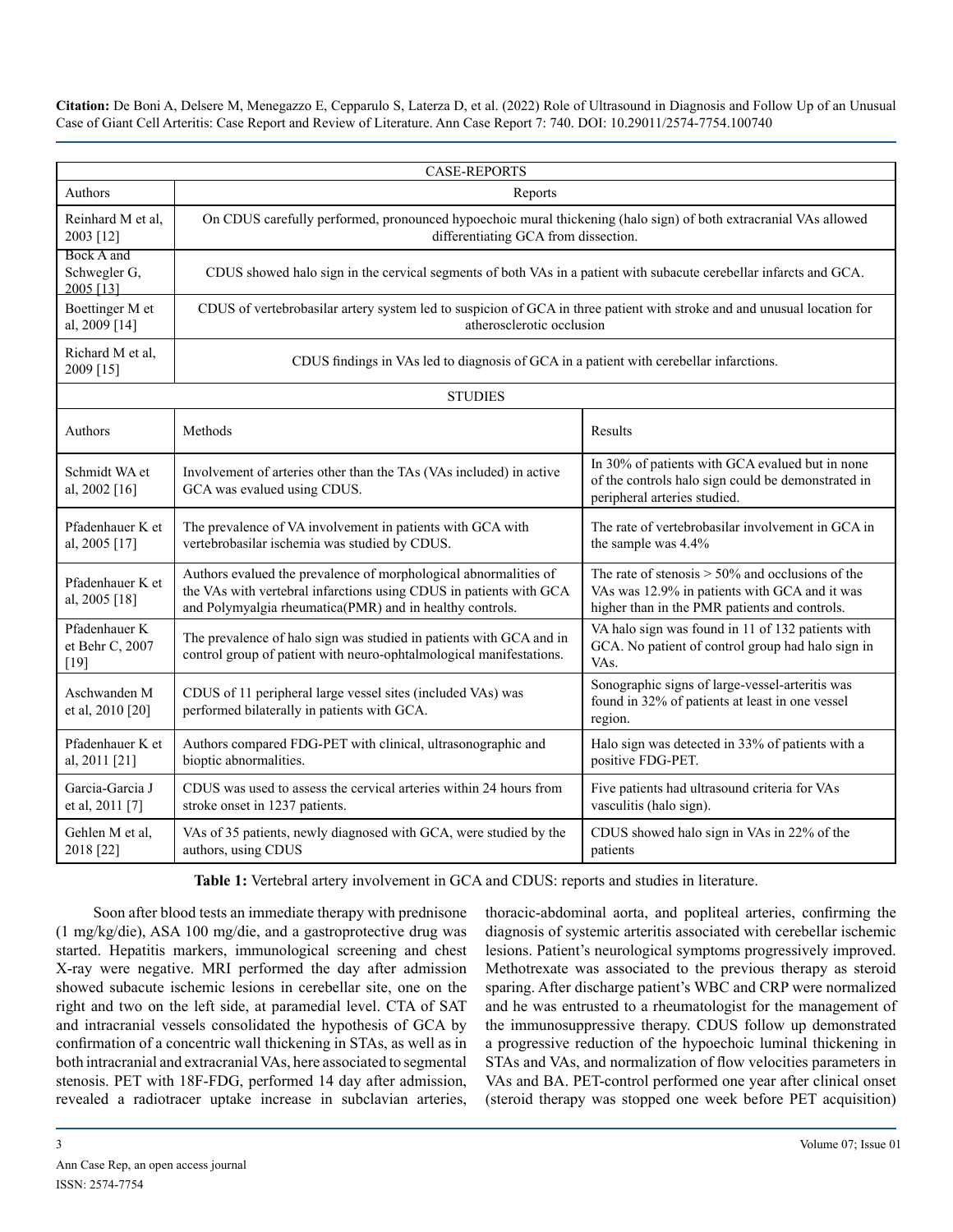showed decrease in radiotracer uptake in all the affected vascular districts. The patient is actually symptomless and still taking prednisone 5 mg/die. Regular clinical and CDUS examination are scheduled as follow up.

#### **Ultrasonological data**

Examination was performed with Philips IU 22 instruments. The Doppler setting used (PRF, WF, gain) is recorded in each figure. At the SAT CDUS investigation by linear probe 7.5 MHz, normal findings of the endovascular wall and regular flow velocities were recorded in internal and external carotids. In cervical posterior circulation, a significant hypoechoic wall thickening was observed in right V2-VA (Figure 1a) and a stump-like pattern, suggestive of downstream steno-occlusion, was recorded in left distal V2- VA (Figure 1b). No morphological or flow pattern alterations were found in subclavian arteries. The study of STAs showed the presence of thickening in the lumen compatible with bilateral "halo sign" (Figure 1c,d). Willis polygon was insonated, with transcranial approach (sector probe 2.5 MHz), through the transtemporal and suboccipital windows. Through the transtemporal window normal flow values were detected in anterior, siphon, and middle cerebral arteries, whereas demodulated and reduced flow was detected in both posterior cerebral arteries. The venous study showed normodirect flow patterns, with normal velocity parameters in Rosenthal vein and in transverse sinuses. Through the suboccipital window a marked acceleration in left V4-VA was reported, with a peack systolic velocity (PSV)> 4 m/sec (Figure 2a), meanwhile flow parameters in contralateral V4-VA tract were normal. Basilar flow pattern appeared demodulated with a progressive accentuation in caudo-cranial direction. The measurement depths for BA were 6.2 and 8.3 cm (Figure 2b,c).

The first control (performed one week after admission) was substantially similar to the previous examination, except for a decrease of stenosis in left V4-VA, with a slight reduction of local velocimetric values. In the second control at SAT examination (performed a month after hospitalization), attenuation of the hypoechoic "halo sign" on the right V2- VA tract (Figure 3a) and the disappearance of the stump- flow on the left V2-VA with the presence of the diastolic component, were recorded. The "hypoechoic halo" in STAs was not detectable anymore in axial and longitudinal scanning plane (Figure 3b,c,d). With transcranial approach, a clear improvement of the flow pattern was recorded in the left V4-VA (PSV 2 m/sec, Figure 4a) and in BA, which did not show up the demodulated pattern of the previous examination in the distal tract (Figure 4b,c). It must be emphasized that the depths of sample volumes in left V4-VA, BA and STAs evaluation were exactly the same in both first examination and control.



Fig. 1

**Figure 1:** a Echo-color-doppler of supra-aortic trunks (linear probe 7.5 MHz): hypoechoic wall thickening ("halo sign") at the level of the V2 segment of the right VA. b Echo-color-doppler of supra-aortic trunks. Left VA presented a stump-like flow (stenoocclusion in distal segment). c, d Echo-color-doppler of supraaortic trunks (linear probe): both superficial TAs showed a wall thickening compatible with bilateral "hypoechoic halo". The location for STAs assessment was the same in first examination and control.



Fig. 2

**Figure 2:** a Transcranial echo-color-doppler, suboccipital window (Phased array probe 2.5 MHz): marked acceleration in V4 segment of left VA ( $PSV > 4$  m/sec), suggesting an important local hemodynamic stenosis. Depth of sample volume: 4.7 cm. b, c Transacranial echo-color-doppler, suboccipital window: BA flow appeared demodulated with progressive proximal-distal worsening. Depths of flow measurement: 6.2 and 8.3 cm, respectively.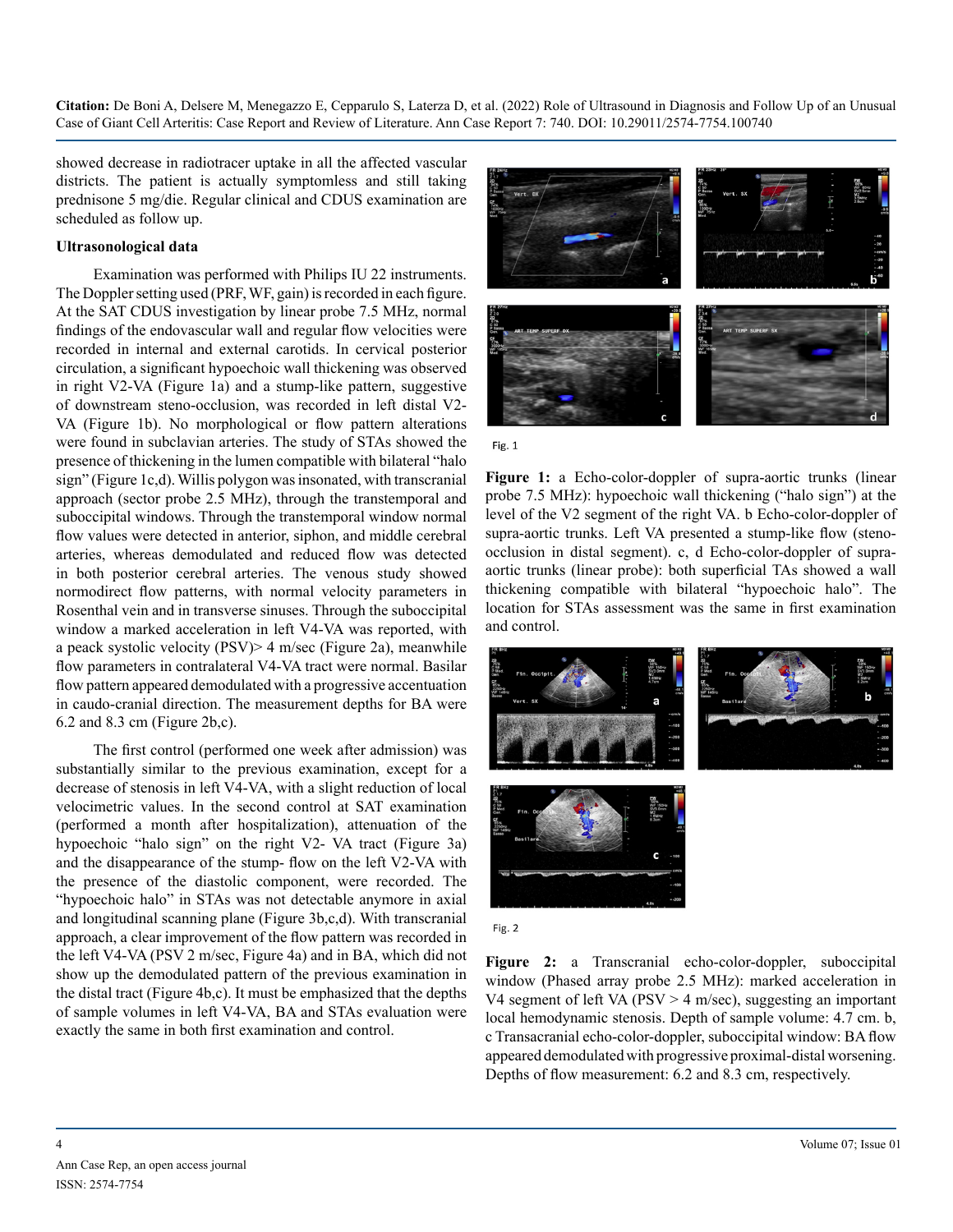



**Figure 3:** a Control, echo-color-doppler of the over aortic trunks (linear probe 7.5 MHz): disappearance of the "hypoechoic halo" in V2 segment of right VA. b, c, d Control, echo-color-doppler of the over aortic trunks (linear probe): disappearance of "hypoechoic halo" in superficial TAs, both in longitudinal and transverse scanning.



Fig. 4

**Figure 4:** a Control, transcranial echo-color-doppler, suboccipital window (Phased array probe 2.5 MHz): the marked acceleration in V4 segment of left VA was decreased at control examination (PSV  $= 2$  m/sec). Depth of sample volume is the same, 4.7 cm, in initial examination and control (Fig.2 a, and 4 a). b, c Control, transcranial echo-color-doppler: disappearance of the demodulated pattern previously found in BA, expecially in its distal tract. Depths of flow measurement: 6.2 and 8.3 cm, respectively. Depths were the same in first examination and control (Fig.2 b, c and 4 b, c).

### **Discussion**

The relevance of the reported case is due to the atypical

presentation of GCA (which implied the fast evaluation of VAs, infrequently examined and symptomatic in this vasculitis); the diffuse extension of vascular damage; the unconventional diagnostic path performed. Patient's symptom at onset was vertigo and he did not complain for systemic feature. So, despite an ischaemic event in vertebro-basilar territory was supposed (later confirmed by mean of MRI), GCA was not suspected being the underlying cause at first. GCA is a very infrequent cause of stroke, due to involvement of extradural vertebral and carotid arteries rather than to intracranial vasculitis, as suggested by clinical / pathological findings [7]. In GCA VAs involvement is rare with reported rates of 3%-4% for ischemic events, secondary to VA stenosis / occlusion [3,23-25]. The turning point of investigation was CDUS examination of SAT and intracranial arteries performed by an experienced neurosonologist. The hypothesis of vasculitis emerged when a significant hypoechoic wall thickening, the "halo sign" was observed in V2 level of right VA. The examination was then extended to STAs, also demonstrating the typical "halo sign" in both vessels. The stenotic pattern flow in left V2 and V4, the BA flow demodulation (venous like flow) justified the symptomatology of vertebrobasilar circulation involvement. A differential CDUS diagnosis between mural edema and other intimal arteries abnormalities was due. The hypoechogenic mural thickening may be misdiagnosed as a wall hematoma caused by vessel dissection, but in our case the hypoechoic area was concentric around the lumen, while the hypoechoic area resulting from a wall hematoma is usually eccentric and crescent toward cranial direction. In CDUS differential diagnosis, also arterial hypoechogenic atherosclerotic plaques must be taken into consideration: these are usually short and irregular, not homogeneously spread along the entire wall vessel as observed in cases of arteritis with mural edema and inflammation [7,26]. Moreover other vasculitis had to be taken into consideration, because "halo sign" in large sovra-aortic arteries is not an exclusive hallmark of GCA, being evident also in other arteritis such as Takayasu's arteritis (Milchert et al, 2016) [27]. On the other hand "halo sign" is highly suspect for GCA if found in STAs, site usually spared in Takayasu's arteritis. Bilateral STAs "halo sign" is highly indicative of GCA with a sensibility of 77- 79% and a specificity of 100% in patients with clinical suspicion [2,4,28].

GCA remains a clinical diagnosis even today. In 1990 the American College of Rheumatology listed five classification criteria for GCA: patient's age> 50 years; new onset of headache; STA abnormality on physical examination; elevated erythrocyte sedimentation rate (ESR)  $\geq$  50 mm/hour; abnormal TAB showing features of vasculitis. Presence of three criteria has 93.55% sensibility and 91.25 % specificity for GCA diagnosis [29]. Extended criteria have recently been proposed with the addition of: tenderness at palpation or low pulse at the TA and/or extracranial arteries;  $ESR \ge 50$  mm/h and/or  $CRP \ge 10$  mg/L; positive TAB and/ or imaging diagnostics (MRI and/or FDG-PET [4]. In our patient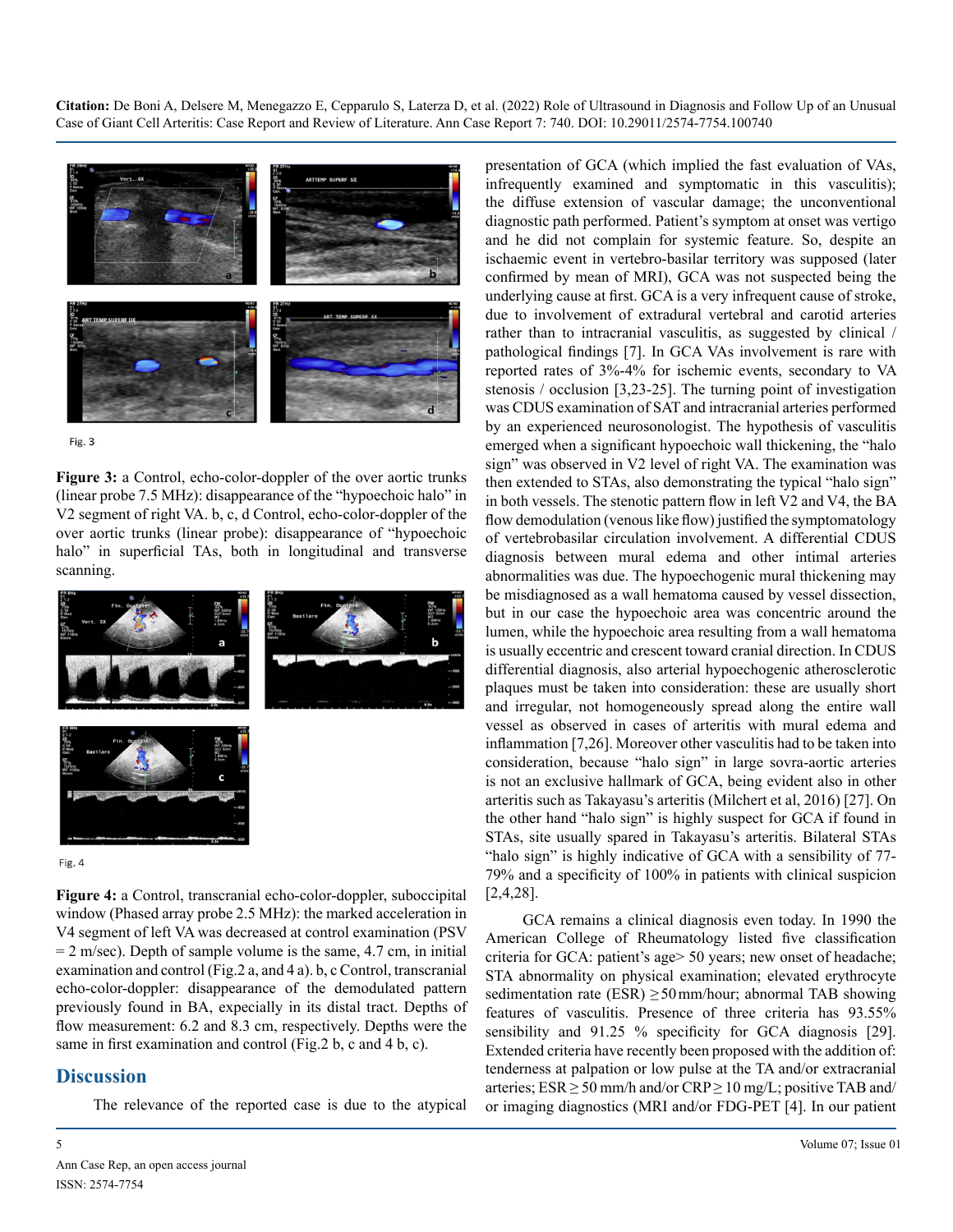the clinical features were not typical for GCA: he had a posterior circle stroke and showed only one clinical criteria of GCA (age > 50 years). Garcia-Garcia e coll. described vertebrobasilar stroke cases in which vertebral "halo sign" was determinant for early diagnosis of GCA [7]. As in those subjects, our patient had stroke as the main clinical manifestation, and the classical symptoms of the disease were poor. However, cervical CDUS examination and recognition of the VA "halo sign" led to STAs "halo sign" identification and GCA suspicious in both works.The following CTA of SAT and FDG-PET agreed with our diagnostic hypothesis, also unmasking the real extent of the disease, which led to the addition of methotrexate.Despite classic GCA manifestations result from involvement of external carotid artery and ophthalmic artery branches, recent studies disclosed that the aorta and its major branches are affected in up to two thirds of all cases, and extracranial GCA may occur without apparent involvement of cranial arteries. Segments most frequently involved in extracranial GCA are axillary arteries (from 29 to 50% of cases) with bilateral involvement in almost all cases. Common carotid arteries are affected in 6 %–25 % of GCA cases [30]. Some Authors report that wall thickening, suggestive of vasculitis in VAs, is present in only 5 % of all patients with GCA [20]. Confined involvement of proximal limb arteries without aortic and TAs extension is rare, usually interesting superior limbs (86%). Very rare is the solitary involvement of inferior limbs (5%) [31].

EULAR recommendations for the use of imaging in large vessel vasculitis in clinical practice consider CDUS fast track strategies fundamental in early diagnosis of GCA and Takayasu's vasculitis in order to immediately start corticosteroid therapy and avoid permanent disabilities [4,5,32]. According to EULAR recommendations, in our patient steroid therapy was agreed soon after CDUS examination, for the high suspicion of GCA and the high impairment of vertebrobasilar hemodynamic documented. Methotrexate was started after the subsequent diagnostic tools. Addition of methotrexate as steroid-sparing in treating GCA is raccomanded [33], although some Authors [3,34], recently tend to suggest bDMARDS (tolicizumab, ustekinumab, abatacept, adalimumab).EULAR recommendations establish that the diagnosis may be confirmed without additional test as TAB in case of high clinical suspicion of GCA and a positive imaging test [4,5]. TAB has important limits: it is an invasive exam; STA specimen should be at least 2 cm; its sensitivity is low; false-negative rate is high (15%–40%); the running time between the clinical suspicion of GCA and bioptic results is usually not immediate, while this condition has to be considered a medical emergency [2]. Some Authors indicate better sensitivity but poorer specificity of CDUS compared with biopsy [35,36]. A negative TAB is reported in 50% of patients diagnosed with GCA and involvement of thoracic aorta and its branches, which is present in more than 45% of cases [37]. TAB was avoided in our subject, according to EULAR recommendations, considering the positive results of previous

examinations. Our diagnostic hypothesis was further supported by the excellent response to anti-inflammatory/ immunosuppressive therapy during follow up. Remote normalization of the patient's clinical, bioumoral/ instrumental framework reinforces the correctness of our diagnostic and therapeutic procedure. In our case CDUS investigation has played a fundamental role both in the early non-invasive diagnosis and in follow up, demonstrating the hemodynamic variations of the vasculitic process in each phase of the disease.

## **Conclusion**

CDUS is the ideal fast track imaging technique in this scenario for the prompt access, absence of radiation or procedural risks, low costs if compared with other modalities. CDUS is a useful diagnostic tool both in ictal presentation of GCA involving cerebro-afferent arteries and GCA classical presentation. At present CDUS role in monitoring GCA exacerbation is debated but maybe they could have relevance also in follow-up, in light of further necessary investigations. High ultrasound expertise and suitable technical equipment must be assumed for a reliable diagnosis because CDUS remains an operator dependent approach [3,11]. Other diagnostic tools such as PET and CTA are necessary in a second step for unmask the true vascular extension of the disease. According to EULAR raccomandations TAB should be carried out only in ambivalent cases. Instead of TAB a more widespread fast track diagnosis with CDUS could be proposed for GCA diagnosis in the future.

# **Compliance with Ethical Standards**

**Funding and Conflict of Interest:** All authors disclose any sponsorship or funding arrangements relating to this work, and any possible conflicts of interest.

**Ethical approval:** All procedures performed in the study were in accordance with the ethical standards of the institutional and/or national research committee and with the 1964 Helsinki declaration and its later amendments or comparable ethical standards.

**Informed consent:** Informed consent was obtained from the patient, subject of the case report.

#### **References**

- 1. Ninan I, Lester S, Hill C. (2016) Giant cell arteritis. Best Practice & Research Clinical Rheumatology, 30: 169-188.
- 2. Laria A, Lurati A, Scarpellini M. (2017). Color duplex ultrasonography findings of temporal arteries in a case of giant cell arteritis: role in diagnosis and follow-up. Open Access Rheumatology: Research and Reviews, 9.
- 3. [Bajko Z, Balasa R, Maier S, Motataianu A, Barcutean L, et al. \(2021\).](file:///C:/Users/phani/Desktop/10.3892/etm.2021.10308) [Stroke secondary to giant-cell arteritis: a literature review. Exp Ther](file:///C:/Users/phani/Desktop/10.3892/etm.2021.10308)  [Med, 22: 876.](file:///C:/Users/phani/Desktop/10.3892/etm.2021.10308)
- Dejaco C, Ramiro S, Duftner C, Besson F.L, Bley T.A, et al. (2018). EULAR recommendations for the use of imaging in large vessel vasculitis in clinical practice. Ann Rheum Dis, 22.